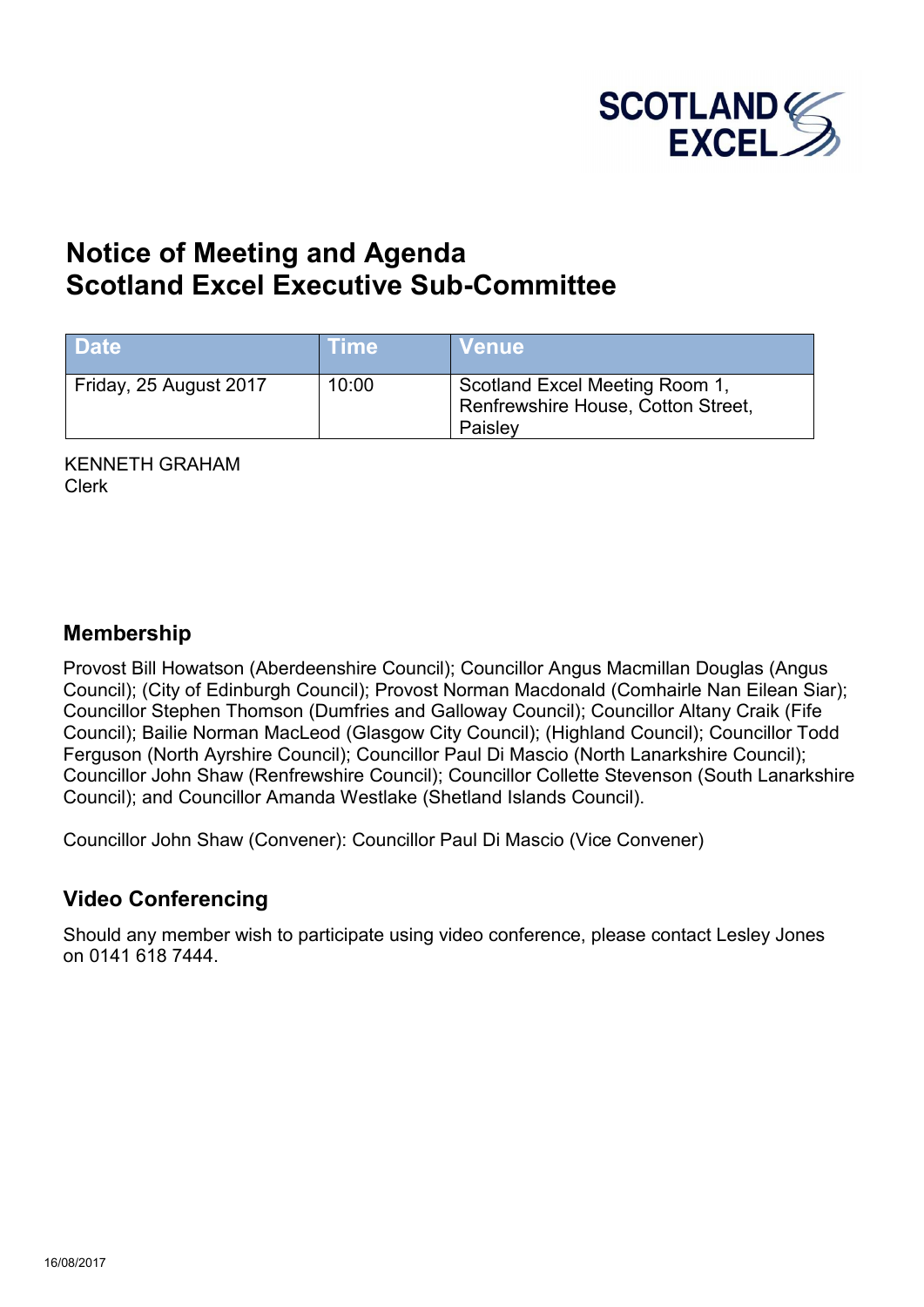# **Further Information**

This is a meeting which is open to members of the public.

A copy of the agenda and reports for this meeting will be available for inspection prior to the meeting at the Customer Service Centre, Renfrewshire House, Cotton Street, Paisley and online at [www.renfrewshire.cmis.uk.com/renfrewshire/CouncilandBoards.aspx](http://www.renfrewshire.cmis.uk.com/renfrewshire/CouncilandBoards.aspx)

For further information, please either email [democratic-services@renfrewshire.gov.uk](mailto:democratic-services@renfrewshire.gov.uk) or telephone 0141 618 7112.

## **Members of the Press and Public**

Members of the press and public wishing to attend the meeting should report to the customer service centre where they will be met and directed to the meeting.